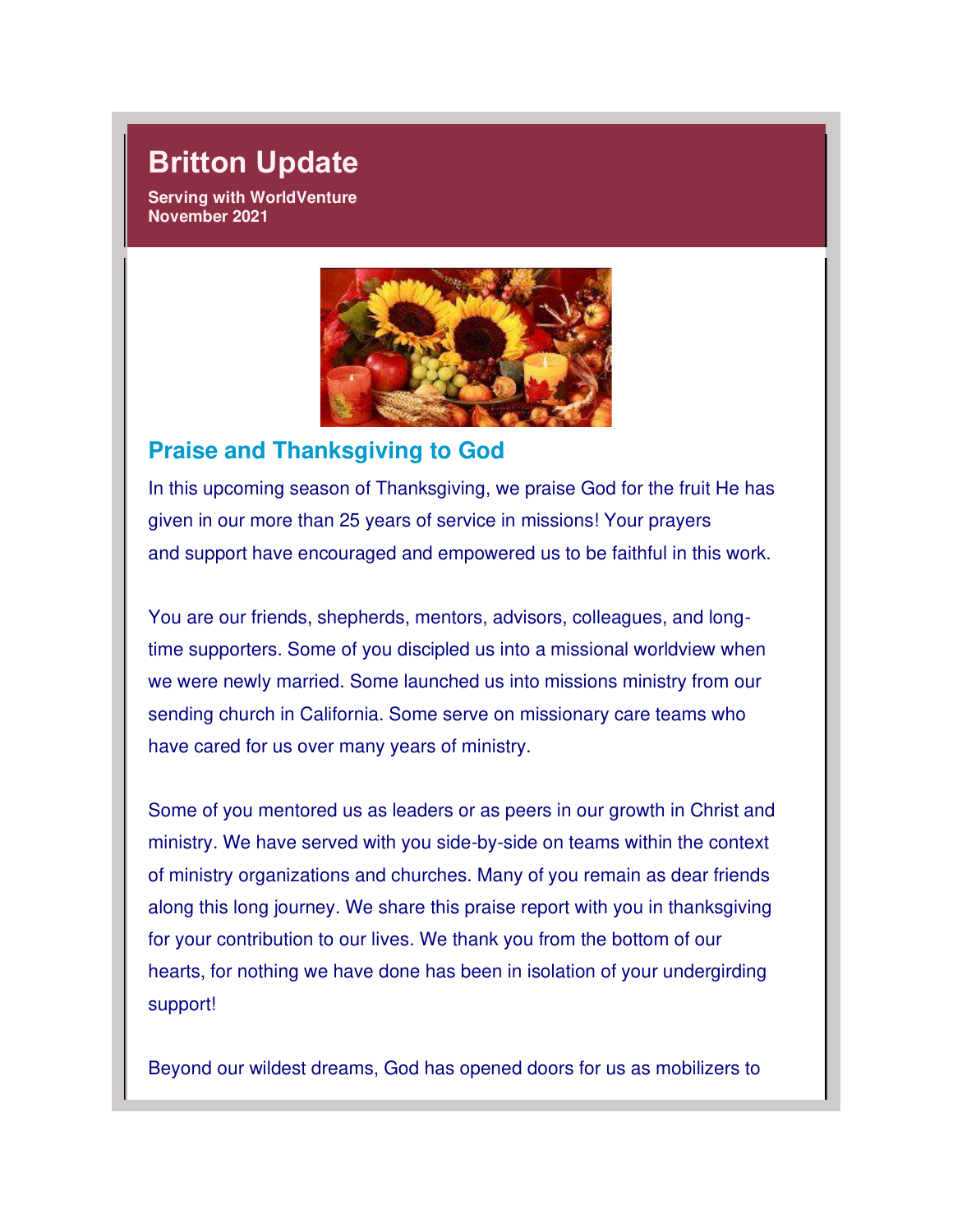encourage, challenge, serve, mentor, coach, consult, train, and lead many individuals and churches to find their specific roles in the Great Commission. Only He knows the quantifiable results, but these are some of the avenues through which we continue to serve with great joy!

## **Perspectives on the World Christian Movement Course:**

- Served as the Perspectives Regional Director in the Rocky Mountain States for 17 years.
- Spearheaded the National Perspectives Conference at Cherry Hills Church for 302 Alumni.
- Trained Coordinators across the U.S. to host Perspectives in more than 200 churches.
- (Learn more about this life-changing course at [https://perspectives.org/\)](https://worldventure.us20.list-manage.com/track/click?u=39bab3b4ba069c15e545fc801&id=43c90b527a&e=36a1ebc004).



**Unreached People Groups** with little or no access to the Gospel, the Church, or any Christians:

- Assisted more than 50 churches to adopt and engage an Unreached People Group (UPG).
- Worked in leadership for Global Mapping International (GMI), Caleb Project, and WorldVenture to mobilize more than 1000 churches.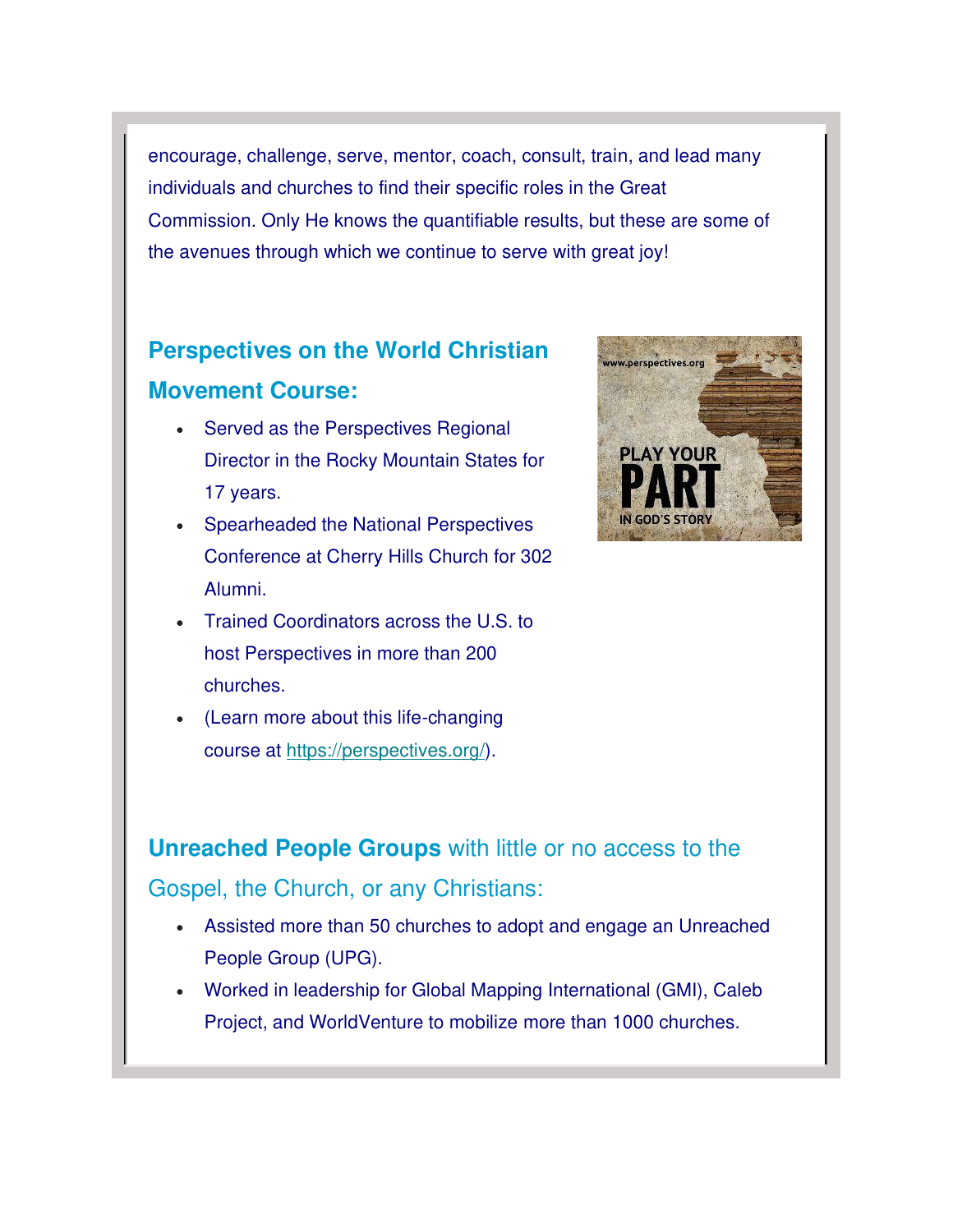- Mentored and coached several hundred missionaries to deploy around the globe, including some of the most resistant places to the Gospel in partnership with their sending churches.
- Gwen and I completed Master Degrees at WCIU (William Carey International University) with a thesis on Reaching an UPG in China (H), and Spiritual Formation of Pre-field Missionaries (G).
- (The young boy pictured below belongs to the Muslim Malay people group, many of whom live in Malaysia.)





### **Missions Community Partnerships and Networks:**

- Led MP3 Mission Pastor Networks for a decade, to discover best practices in 63 church gatherings in Colorado.
- Leading a team of caregivers who provide missionary care for 52 partners at Mission Hills Church (Littleton, Colorado).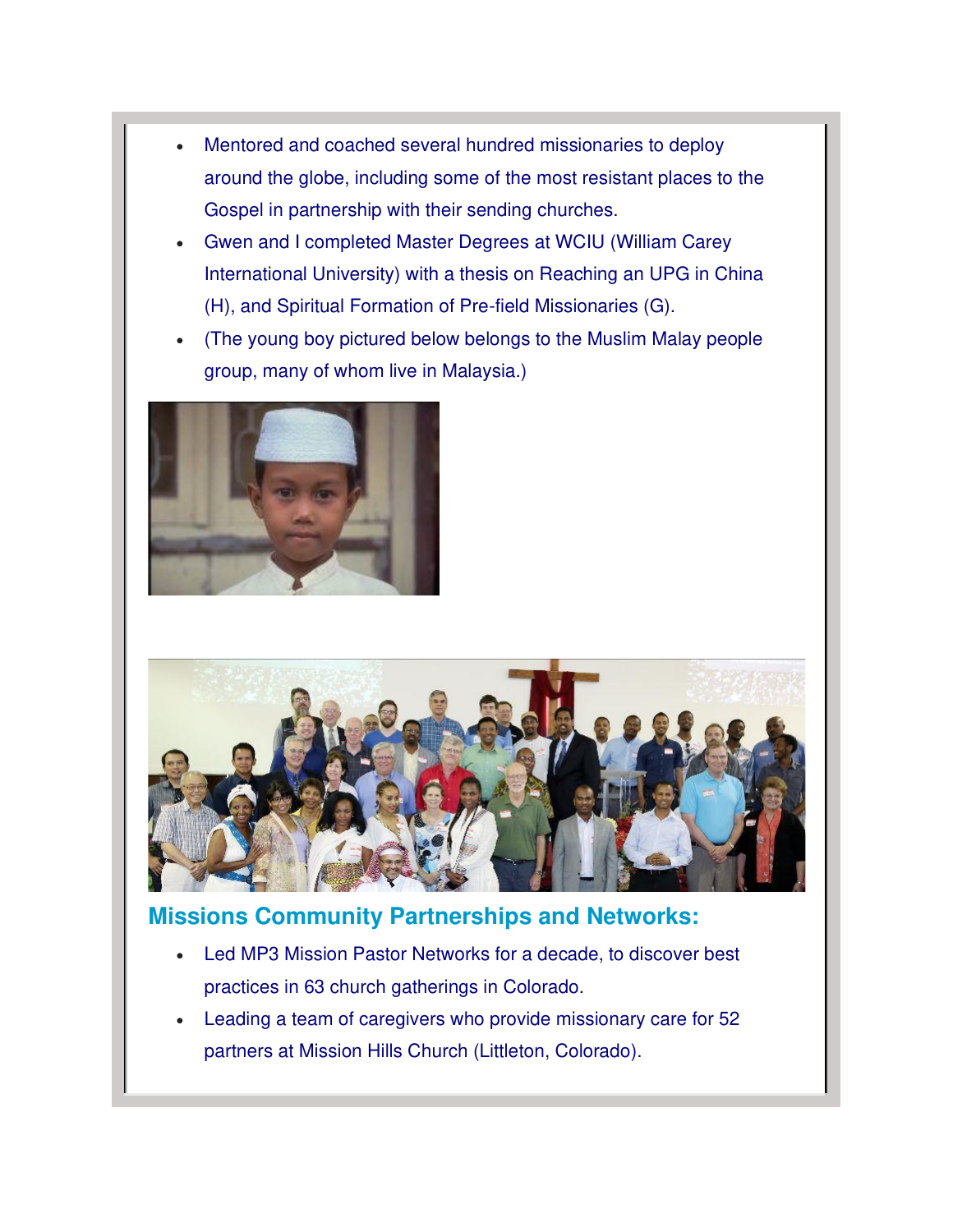- Coordinated six mission conferences and UPG consultations for several hundred partner churches.
- Built teams to promote and host a wide variety of multi-ethnic workshops and ethnographic research field trips with Ethnic America Network, [www.peoplegroups.info](https://worldventure.us20.list-manage.com/track/click?u=39bab3b4ba069c15e545fc801&id=377316c3a6&e=36a1ebc004) website, and other partners.
- (Pictured above are attendants at a multi-ethnic conference held in 2015 with participating Asian, African, and Middle Eastern church leaders.)

# **And in every opportunity, we sought to engage our family and friends in God's greatest enterprise of all:**

- Demonstrated the urgency of prayer, a biblical education, business as mission, and crossing cultures to align with the mission of God.
- Engaged as a family in ministry through Will's artistic contribution to the "Kids Around the World" children's missions curriculum through Caleb Project, Will's published work of the digitization and colorization of Dore's woodcut illustrations, and Luke's musical gifts used in leading worship and his compassionate heart for people.

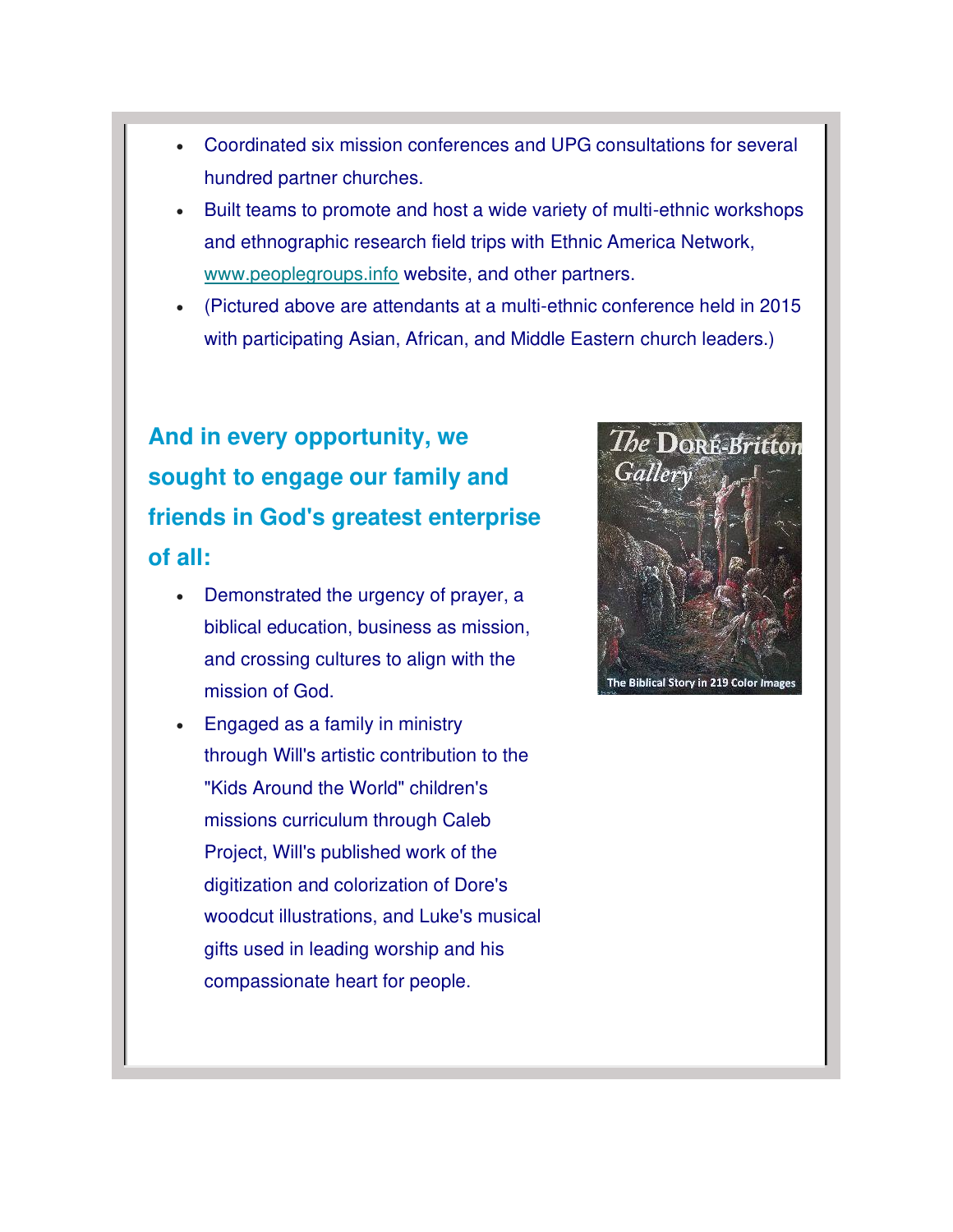

**Thank you for your part in this ministry of helping God's people partner with Him on His mission!**

Harold and Gwen Britton

**(Photo taken at an UPG consultation)**

 You are worthy...and with your blood you purchased for God persons from every tribe and language and people and nation. Revelation 5:9



Copyright © The Brittons, All rights reserved.

**Our contact information:** Harold Britton, Director of Church Relations

[h.britton@worldventure.com](mailto:h.britton@worldventure.com)

720-363-0787

Gwen Britton

[gwenbritton@gmail.com](mailto:gwenbritton@gmail.com)

720-982-9205

Want to change how you receive these emails? You can [update your preferences](https://worldventure.us20.list-manage.com/profile?u=39bab3b4ba069c15e545fc801&id=a38d9301c4&e=36a1ebc004&c=b3bef0367f) or [unsubscribe from this list](https://worldventure.us20.list-manage.com/unsubscribe?u=39bab3b4ba069c15e545fc801&id=a38d9301c4&e=36a1ebc004&c=b3bef0367f).